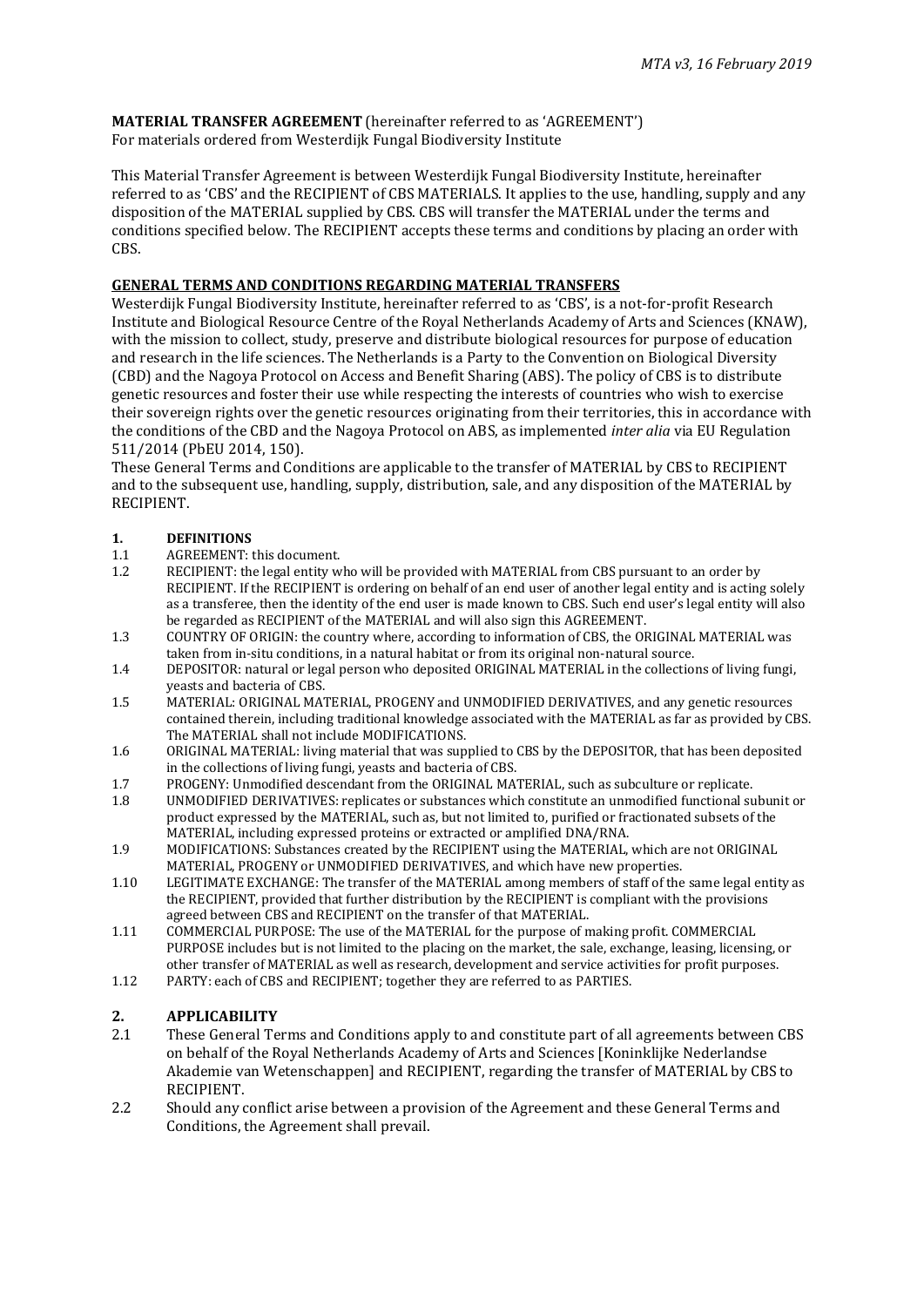### **3. TRANSFER CONDITIONS**

- 3.1 RECIPIENT declares that all information provided to CBS in connection with the transfer of MATERIAL by CBS to RECIPIENT is true, correct and complete, including any information provided for use in obtaining any license, permit or other authorization with respect to orders placed by RECIPIENT.
- 3.2 CBS will process, package and ship the MATERIAL ordered by RECIPIENT in accordance with applicable laws and regulations to the address as stated by RECIPIENT, after receipt of the payment RECIPIENT is responsible for ensuring that all permits required for the shipment of the MATERIAL are obtained.
- 3.3 If RECIPIENT is not satisfied about the quality of the MATERIAL received, it will be replaced by CBS free of charge, provided that RECIPIENT has filed a substantiated complaint at CBS within thirty (30) days after receipt of the MATERIAL and that the claim is justified to CBS's satisfaction. Any expiration date specified on the MATERIAL shipment documentation does not constitute a warranty. The RECIPIENT may obtain a credit or full refund if CBS fails to supply a viable replacement of the MATERIAL transferred.
- 3.4 MATERIAL transferred by CBS may have hazardous properties. RECIPIENT recognizes the potential hazard of utilizing the MATERIAL and understands that the taking of appropriate precautions to minimize any health risk becomes fully their responsibility upon receipt of the MATERIAL.
- 3.5 CBS makes no representations and extends no express or implied warranties, including any warranty of merchantability or fitness for a particular purpose, or that the use of the MATERIAL, also in compliance with the terms of the relevant material transfer agreement agreed between CBS and RECIPIENT, does not or will not infringe any patent, copyright, trademark, or other proprietary rights.
- 3.6 The RECIPIENT shall not sell, lease, license, lend, supply, distribute or otherwise transfer the MATERIAL to any others, save those involved in LEGITIMATE EXCHANGES as defined in Article 1 of these General Terms and Conditions.
- 3.7 RECIPIENT warrants that it is capable and qualified to safely handle and store the MATERIAL and to safeguard it from theft and misuse, in compliance with all applicable laws and regulations. This includes provision of appropriate containment for its safe handling, as determined by any risks known to be associated with the MATERIAL.
- 3.8 Except to the extent prohibited by law, the RECIPIENT assumes all liability for damages, which may arise from its use, storage or disposal of the MATERIAL.

### **4. USE OF THE MATERIAL**

4.1 CBS grants RECIPIENT a limited non-exclusive right to use the transferred MATERIAL in any lawful manner for research, education or quality control purposes, excluding the use for a COMMERCIAL PURPOSE. Terms that have already been mutually agreed by CBS or by its DEPOSITORS for the subsequent use of MATERIAL, shall be binding upon RECIPIENT, provided that these have been made part of the relevant material transfer agreement concluded between CBS and RECIPIENT, e.g. as Annex(es) signed by both Parties.

a. Any use by RECIPIENT of the MATERIAL for a COMMERCIAL PURPOSE requires the specific prior written authorization of CBS. Such approval will not be unreasonably withheld.

b. RECIPIENT will inform CBS before RECIPIENT files a patent application for an invention (or a similar intellectual property right) involving the use of the MATERIAL.

4.2 Use of the MATERIAL may be subject to third party's rights, such as, but not limited to, intellectual property rights and the permission of the competent authority or government of the COUNTRY OF ORIGIN.

Except for the limited rights of use granted under Article 4.1 of these General Terms and Conditions no express or implied licenses or other rights are provided herein to the RECIPIENT, including under any patents, patent applications, trade secrets or other proprietary rights, such as a permission to use of the competent authority or government of the COUNTRY OF ORIGIN.

- 4.3 Provided that such information is available to CBS, it will provide RECIPIENT with the identifier of an internationally recognized certificate of compliance (hereafter abbreviated to: 'IRCC'); OR, if the IRCC is not available to CBS, other available information relevant to access and benefit sharing under the CBD.
- 4.4 Notwithstanding any information or documentation provided by CBS in relation to the transfer of MATERIAL, it is the RECIPIENT's sole responsibility to verify its need to obtain any intellectual